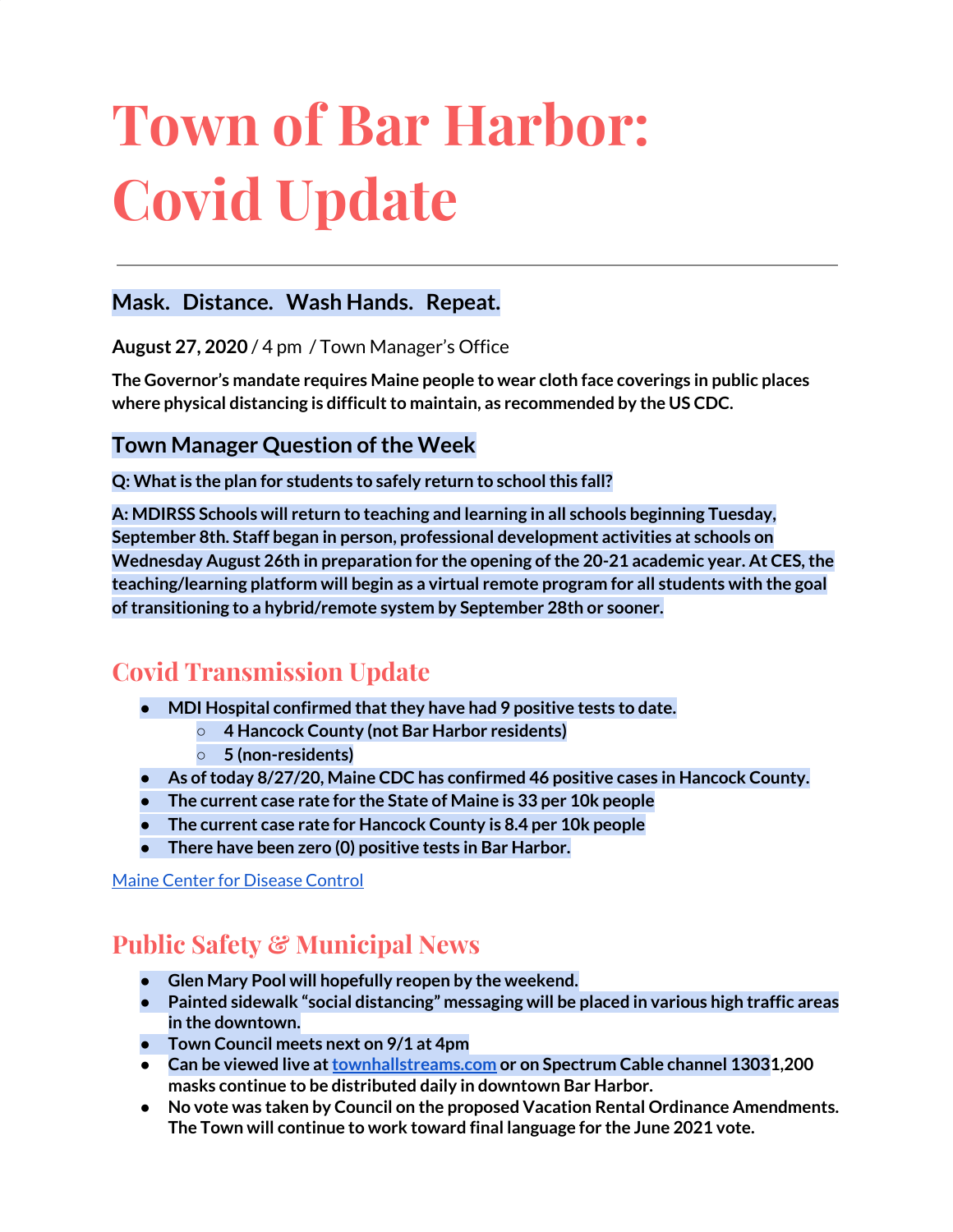- **● The Council approved a Bar Harbor Chamber of Commerce outdoor craftfair eventto be held on September 26th and 27th, located on Newport Drive.**
- **● The Town of Bar Harbor [received](https://www.maine.gov/governor/mills/news/mills-administration-approves-second-round-covid-19-prevention-and-protection-awards-under) a second grant of \$33,083 from the State of Maine Keep ME Healthy [program](https://www.maine.gov/governor/mills/news/mills-administration-approves-second-round-covid-19-prevention-and-protection-awards-under) to help Bar Harbor with Covid related needs.**

# **MDI Hospital**

**MDI Hospital Coronavirus Call Center :** If you are having symptoms or think you may have been exposed to COVID-19, call your primary care provider. If you do not have one, reach out to our Coronavirus Call Center at 207-801-5900. Calling ahead helps our dedicated health care professionals provide the best possible care and protects those in our community who are most vulnerable. Remember: **PLEASE CALL AHEAD**

# **School Information: Conners Emerson & MDI High School**

- **● School will be remote through September 25th.**
- **● Chris Popper talked with Principal Matt Haney from MDIHS about returning to school and fall sports. Click here to see the [interview](https://wdea.am/matt-haney-interview-august-20-video/?trackback=fbshare_mobile&fbclid=IwAR1D7TCctiFXeWQAOz7eUKOgnhS27wwAHTcza1sCsjWt_GcsSERBEIeL3pM)**

**School Emails and Websites**

- <http://www.mdirss.org/>
- **● Latest email update from [Principal](https://docs.google.com/document/d/1OKDsYNtOgV0FI9xAcXwQvenOKLV0S2vBg1o5jtu5CrE/edit?usp=sharing) Haney and MDI High School - FAQ's 8/19**
- MDI High School: Extra Curricular Physicals & Insurance [Information](https://wdea.am/mdihs-extracurricular-activity-physicals-and-insurance-information/?trackback=fbshare_mobile&fbclid=IwAR0wxPd824oG1ATLwkeI9s9n2sdpvEiyxeJGgB_mh2BlEJNT_AXiMynkobs)
- **● Latest email update from Conners [Emerson](https://docs.google.com/document/d/1v3pgkG6Q-9S3gisuUIj4etPVDwgBKl4P00JBkvZr-kk/edit?usp=sharing) School - 8/25 Possible exposure with staff clarification**
- Latest email update from [Superintendent](https://docs.google.com/document/d/1fzeCbc8gpTSKmUaDoQH1Avx5PVl-h0reFphXrT1eUNA/edit?usp=sharing) Marc Gousse -

## **Government News & Mandates**

#### **[Governor](https://www.maine.gov/governor/mills/) Mills: Latest Updates :**

- **● Governor Mills Signs [Executive](https://www.maine.gov/governor/mills/news/governor-mills-signs-executive-order-facilitate-voting-protect-health-voters-election) Order to Facilitate Voting, Protect Health of Voters & Election Officials Amid [COVID-19](https://www.maine.gov/governor/mills/news/governor-mills-signs-executive-order-facilitate-voting-protect-health-voters-election) Pandemic** 8/27
- **● Governor Mills Launches \$200 Million [Economic](https://www.maine.gov/governor/mills/news/governor-mills-launches-200-million-economic-recovery-grant-program-support-maine-small) Recovery Grant Program to Support Maine Small [Businesses](https://www.maine.gov/governor/mills/news/governor-mills-launches-200-million-economic-recovery-grant-program-support-maine-small)**
- **Maine DHHS and [MaineHealth](https://www.maine.gov/governor/mills/news/maine-dhhs-and-mainehealth-announce-five-new-swab-and-send-covid-19-testing-sites-opening-next) Announce Five New "Swab and Send" COVID-19 Testing Sites [Opening](https://www.maine.gov/governor/mills/news/maine-dhhs-and-mainehealth-announce-five-new-swab-and-send-covid-19-testing-sites-opening-next) Next Week**

**[Representative](http://www.rephubbell.com/) Brian Hubbell's** latest [newsletter](http://www.rephubbell.com/) : [Stabilizing](http://www.rephubbell.com/2020/07/23/stabilizing-the-economy-climate-action-strategies-and-public-health-measures/) the economy, climate action [strategies,](http://www.rephubbell.com/2020/07/23/stabilizing-the-economy-climate-action-strategies-and-public-health-measures/) and public health measures 7/23/20

#### **Other Government Resources:**

● Pandemic [Unemployment](https://www.maine.gov/unemployment/pua/) Assistance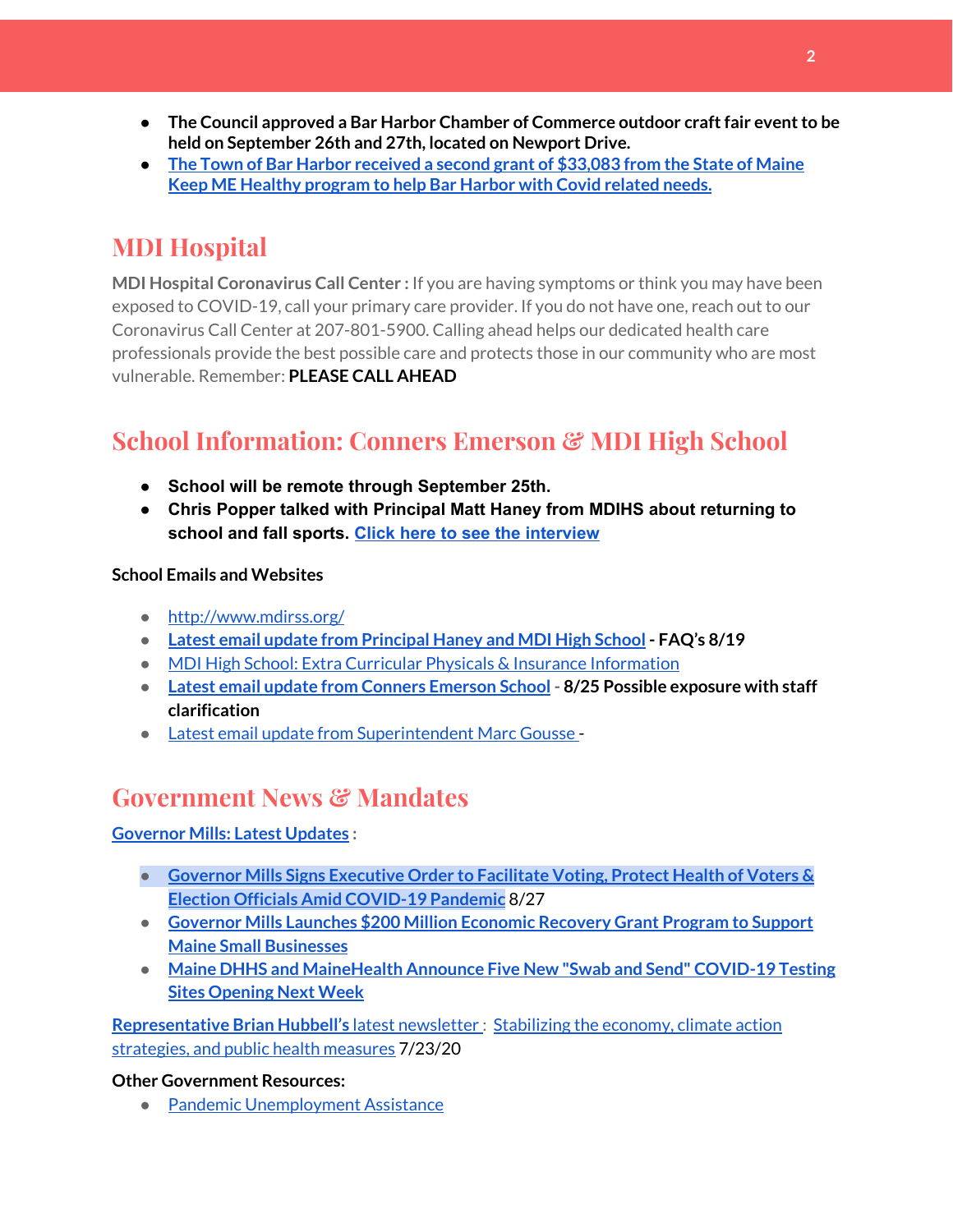- Maine [Tourism](https://www.mainetourism.com/maine-tourism-relief-fund/) Relief Fund : Apply For Assistance beginning May 5
- The Small Business [Association](https://www.sba.gov/) Link to loan and grant forms: EIDL & PPP
- CDC [Guidelines](https://www.cdc.gov/coronavirus/2019-nCoV/index.html)
- [Maine](https://www.maine.gov/dhhs/mecdc/infectious-disease/epi/airborne/coronavirus.shtml#news) CDC

## **Bar Harbor Chamber of Commerce**

**If you have ideas that would help Bar Harbor businesses during this time, please email concepts to Chamber Director Alf Anderson: [alf@barharborinfo.com](mailto:alf@barharborinfo.com)**

<https://www.visitbarharbor.com/member-center-coronavirus-resources>

## **Community Resources**

- **● Healthy Acadia [Newsletter](https://mailchi.mp/healthyacadia.org/august_25_2020?e=e6ccd2569f) [8](https://mailchi.mp/healthyacadia.org/august_25_2020?e=e6ccd2569f)/25**
- Open Table MDI Building [Community,](https://www.opentablemdi.org/) One Meal at a Time is delivering meals twice a week, free of charge, to anyone who requests them (MDI wide).
- Jesup [Memorial](https://jesuplibrary.org/) Library **Interlibrary Loan is now active in Maine**
- Mount Desert 365 Resource [Spreadsheet](https://docs.google.com/spreadsheets/d/1okAx6HSsgXZY9CGH07Dzi6rqe7a6m4dLCPKot2Li7Ek/edit?usp=sharing) is a resource list for all of MDI
- Mount Desert Island [Community](https://www.mdicr.org/) Response is a resource list for all of MDI
- Bar [Harbor](https://www.barharborfoodpantry.org/) Food Pantry
- Help Request to MDI [Community](https://docs.google.com/forms/d/e/1FAIpQLSeZfu0tCcthHc9oL7tPomVRdniYiE7nbT_kkK9iCSRgqDhOvQ/viewform) Helpers

**Ways to Help**

- MDI [Nonprofit](https://sites.google.com/mdina.org/public/sos-mdi?authuser=0) Alliance : Share Our Stimulus : share stimulus money with local nonprofits.
- **MDI [Community](https://docs.google.com/forms/d/e/1FAIpQLSe_CJUFdVvwJkmymWRqUeK8bx3m7n4uSOuUPYHqXSAyH2DBoQ/viewform?fbclid=IwAR25hjnWGhnMP0lOWMcBPRBumhtQCJGZO4hlk-T-VjNGZljL1kVX5pWrL6U) Helpers**
- Island [Connections](http://islconnections.org/contact-us/)

## **Acadia National Park**

**See latest [alertfrom](https://www.nps.gov/acad/planyourvisit/conditions.htm) ANP : Current Conditions | Park Campgrounds will remain closed for the 2020 season.**

# **Land & Garden Preserve**

The Asticou Azalea Garden is now open each Thursday through Sunday from 10 a.m. to 2 p.m. until at least early August.

- Thuya Garden hours are Wednesday through Sunday from 2:30 5:30 p.m. Thuya Lodge is closed for the 2020 season.
- Abby Aldrich Rockefeller Garden is open July 30 through September 6. Thursday through Sunday 1:00 – 4:00 p.m.